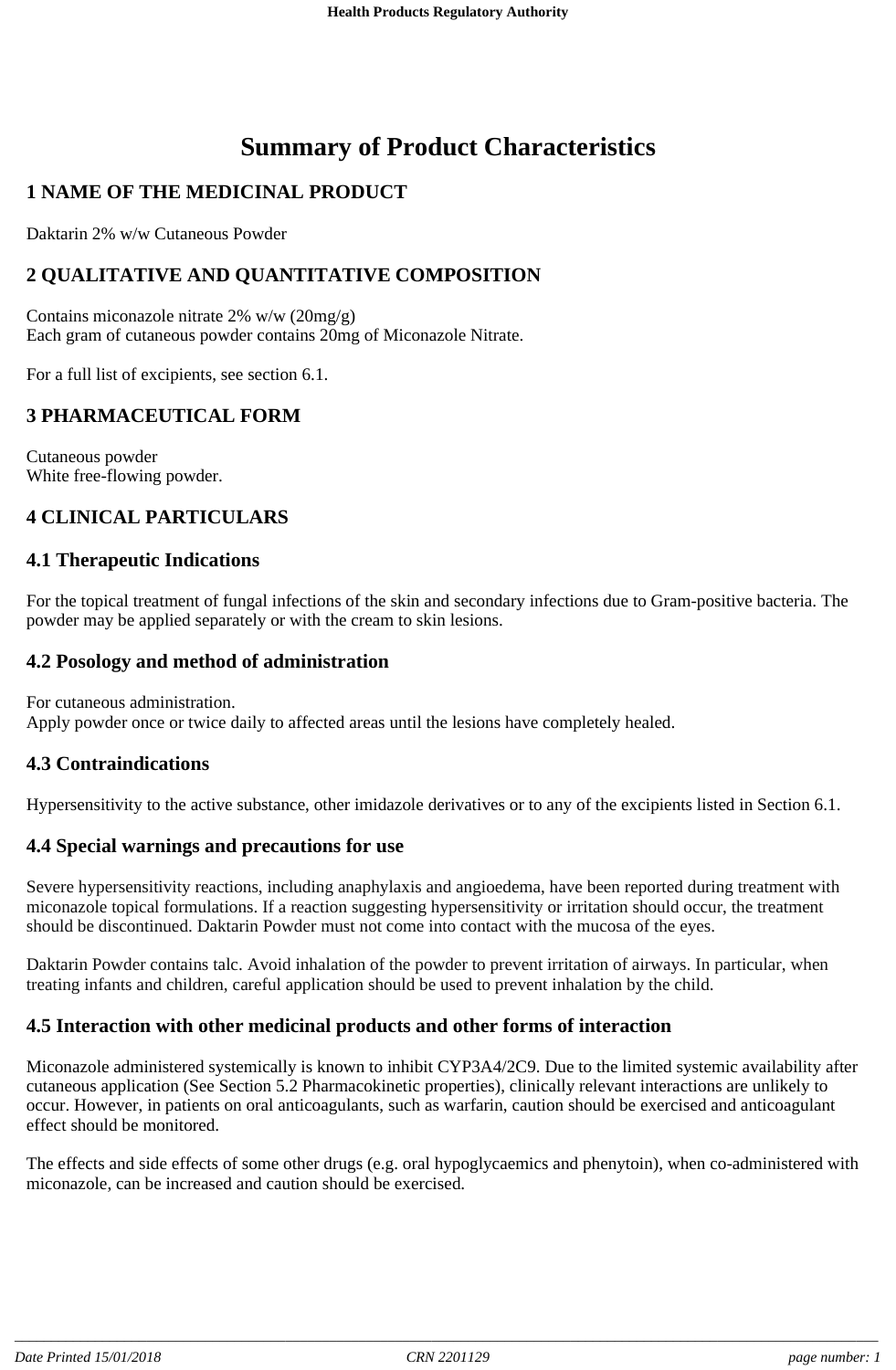### **4.6 Fertility, pregnancy and lactation**

#### *Pregnancy*

Daktarin Powder applied topically is minimally absorbed into the circulation (bioavailability < 1%). Although there is no evidence that miconazole is embryotoxic or teratogenic in animals, potential hazards of prescribing Daktarin Powder during pregnancy should always be weighed against the expected therapeutic benefits.

#### *Lactation*

Topically applied miconazole is minimally absorbed into the systemic circulation, and it is not known whether miconazole is excreted in human breast milk. Caution should be exercised when using topically applied miconazole products during lactation.

### **4.7 Effects on ability to drive and use machines**

Not applicable.

### **4.8 Undesirable effects**

Adverse drug reactions reported among 834 patients who received miconazole nitrate 2% cream (n=426) and/or placebo cream base (n=408) in 21 double-blind clinical trials are presented in Table 1 below. Moreover, adverse drug reactions from spontaneous reports during the worldwide post-marketing experience with Daktarin that meet threshold criteria are included in Table 1. The adverse drug reactions are ranked by frequencies, using the following convention:

Very common  $\geq 1/10$ Common  $\geq$ 1/100 and <1/10 Uncommon  $\geq 1/1,000$  and  $\lt 1/100$ Rare  $\geq$ 1/10,000 and <1/1,000 Very rare <1/10,000, including isolated reports

Adverse reactions from spontaneous reports are presented by frequency category based on incidence in clinical trials or epidemiology studies, when known.

|                                                                                 | <b>Adverse Reactions</b>                                                                                                           |                                                                               |
|---------------------------------------------------------------------------------|------------------------------------------------------------------------------------------------------------------------------------|-------------------------------------------------------------------------------|
| <b>System Organ Class</b>                                                       | <b>Frequency Category</b>                                                                                                          |                                                                               |
|                                                                                 | <b>Uncommon</b><br>$(≥1/1,000$ to <1/100)                                                                                          | <b>Not known</b>                                                              |
| <b>Immune System Disorders</b>                                                  |                                                                                                                                    | Anaphylactic reaction<br>Hypersensitivity                                     |
| <b>Skin and Subcutaneous</b><br><b>Tissue Disorders</b>                         | Skin burning sensation<br>Skin inflammation<br>Skin hypopigmentation                                                               | Angioedema<br>Urticaria<br>Contact dermatitis<br>Rash<br>Erythema<br>Pruritus |
| <b>General Disorders and</b><br><b>Administration Site</b><br><b>Conditions</b> | Application site irritation<br>Application site burning<br>Application site pruritus<br>Application site<br>reaction<br><b>NOS</b> |                                                                               |

| Table 1. Adverse Reactions Reported in Clinical Trials and Post-marketing Experience |  |  |
|--------------------------------------------------------------------------------------|--|--|
|                                                                                      |  |  |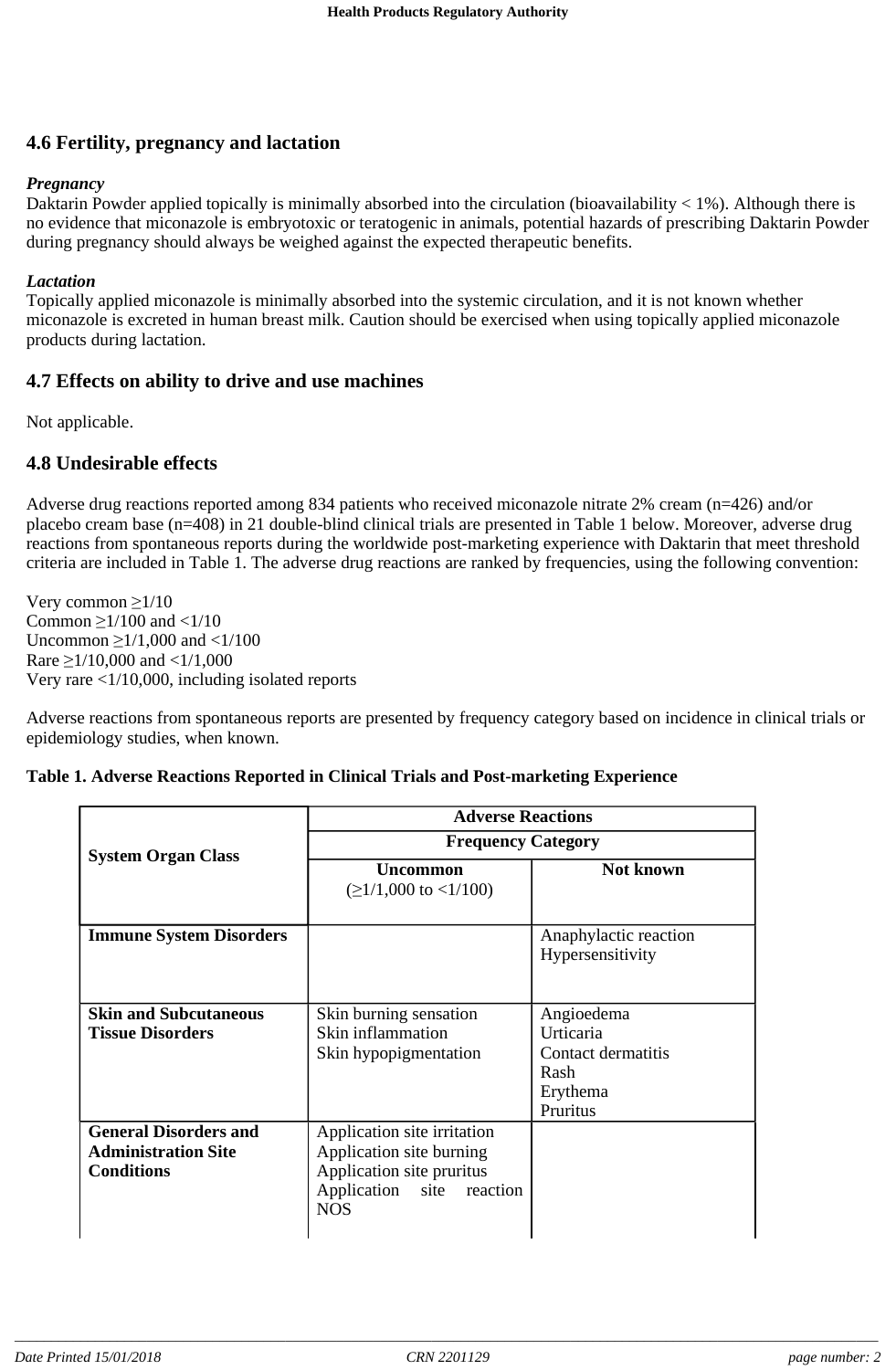|--|

#### **Reporting of suspected adverse reactions**

Reporting suspected adverse reactions after authorisation of the medicinal product is important. It allows continued monitoring of the benefit/risk balance of the medicinal product. Healthcare professionals are asked to report any suspected adverse reactions via HPRA Pharmacovigilance, Earlsfort Terrace, IRL - Dublin 2; Tel: +353 1 6764971; Fax: +353 1 6762517; Website: www.hpra.ie; E-mail: medsafety@hpra.ie.

### **4.9 Overdose**

#### *Symptoms and Signs*

Cutaneous use: Excessive use can result in skin irritation, which usually disappears after discontinuation of therapy.

#### *Treatment*

Daktarin Powder is intended for cutaneous use, not for oral use. If accidental ingestion of large quantities of the product occurs, use appropriate supportive care.

Accidental inhalation of talc-containing powder: Massive accidental aspiration of Daktarin powder may cause impaction blockage of airways. Respiratory arrest should be treated with intensive supportive therapy and oxygen. If respiration is compromised, endotracheal intubation, removal of impacted material, and assisted breathing should be considered.

# **5 PHARMACOLOGICAL PROPERTIES**

### **5.1 Pharmacodynamic properties**

Pharmacotherapeutic classification: (Antifungals for dermatological/topical use; imidazole derivative) *ATC code*: D01A C02.

Miconazole is an imidazole antifungal agent and may act by interfering with the permeability of the fungal cell membrane. It possesses a wide antifungal spectrum and has some antibacterial activity.

### **5.2 Pharmacokinetic properties**

**Absorption**: Miconazole remains in the skin after cutaneous application for up to 4 days. Systemic absorption of miconazole is limited, with a bioavailability of less than 1% following cutaneous application of miconazole. Plasma concentrations of miconazole and/or its metabolites were measurable 24 and 48 hours after application.

Systemic absorption has also been demonstrated after repeated application of miconazole to infants with nappy rash. Plasma levels of miconazole were undetectable to low in all infants.

**Distribution:** Absorbed miconazole is bound to plasma proteins (88.2%) and red blood cells (10.6%).

**Metabolism and Excretion**: The small amount of miconazole that is absorbed is eliminated predominantly in faeces as both unchanged drug and metabolites over a four-day post-administration period. Smaller amounts of unchanged drug and metabolites also appear in urine.

### **5.3 Preclinical safety data**

Preclinical data reveal no special hazard for humans based on conventional studies of local irritation, single and repeated dose toxicity, genotoxicity and toxicity to reproduction.